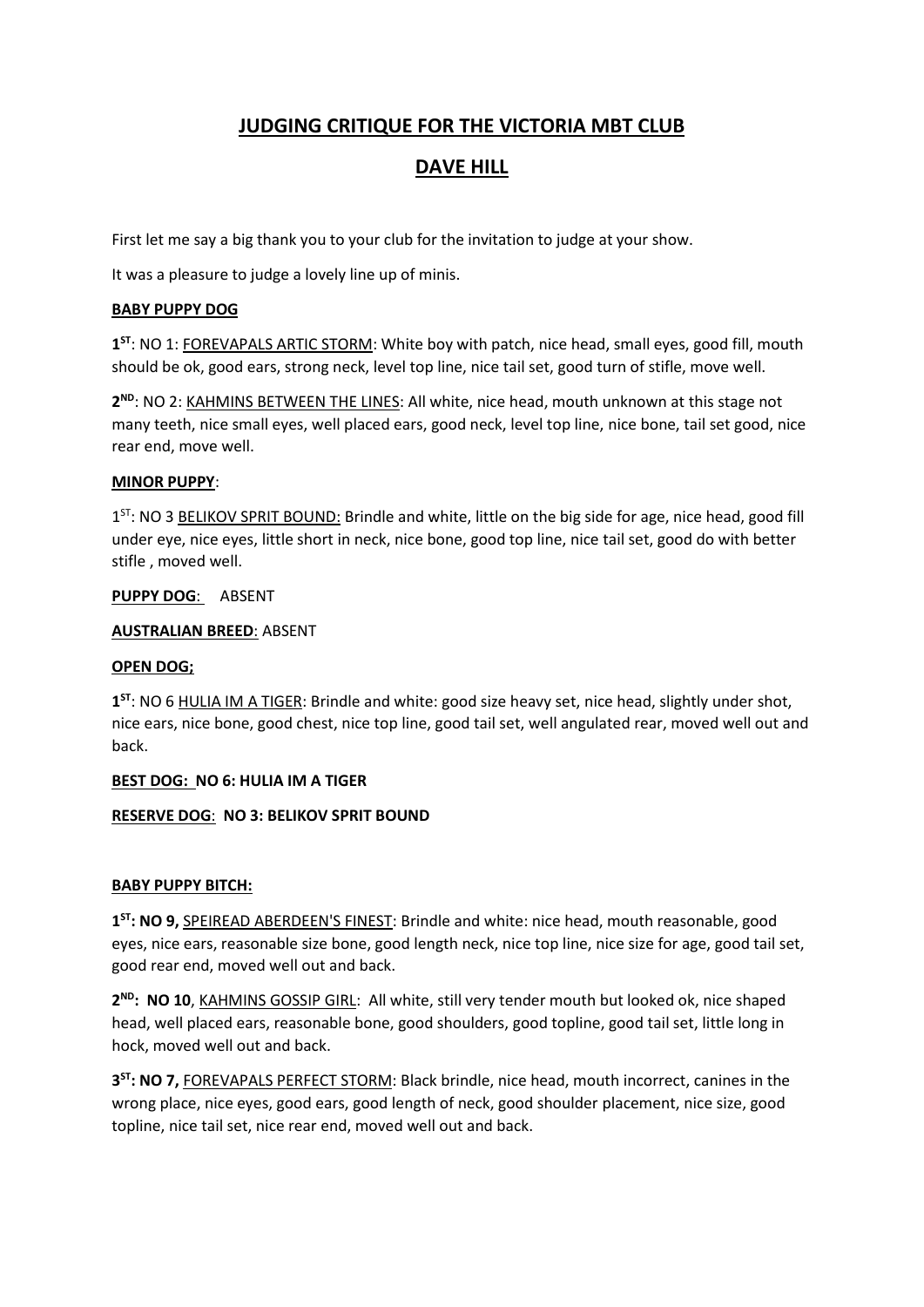## **MINOR PUPPY BITCH:**

**1 ST, NO 11,** BELIKOV SHADOW KISS: Brindle: nice head, would like more fill, correct mouth, nice ear placement, nice length of neck, would like to see better shoulder placement, nice front, good top line, good tail set, nice rear end, little tall for age, moved out and back well.

### **PUPPY BITCH:**

1<sup>ST</sup> NO 12, BELIKOV RUBY CIRCLE: Black and white: nice head could do with more fill, correct mouth, nice eyes: good length of neck, nice shoulder placement good front could do with more bone, nice top line, tail little high, good rear end, moved well out and back.

## **JUNIOR BITCH**

1<sup>ST</sup> NO 13, BULLROY KISSEE MEE: All white: nice head, good ear placement, mouth slightly incorrect, good shoulder placement, good bone, nice length of back, nice top line, correct tail set, nice rear end, moved well out and back.

## **INTERMEDIATE BITCH:**

1<sup>ST</sup> NO 14: BULLROY EIGHTY EIGHT CARRAT: Red and white: nice size, good head, mouth just off, nice ear placement, plenty of fill under the eye, good length of neck, nice top line, good shoulder placement, good front, nice chest, could do with more bone, nice tail set, moved well out and back.

2<sup>ND</sup> NO 18: KAHMINS FIRE TWIRLER: All white, nice head, would like more bone, good ears, nice neck, good mouth, good shoulders, nice length of back, nice tail set, nice rear end, moved well out and back.

3<sup>RD</sup> NO16: SARILUDA FLASH DANCER: All white, nice head, good mouth, could do with more fill under eyes, ears well placed, nice chest, good top line, good tail set, nice rear end, moved well out and back.

# **AUSTRALIAN BREED BITCH:**

1<sup>ST</sup> NO 19 CH: STONESOUR PARTY TRICKS: Brindle and white, nice head, correct mouth, nice eyes, good fill under eye, nice length of neck, good top line, tail set ok, moved well.

2<sup>ND</sup> NO 20: CH: SARILLUDA BETTY BOOP: Red and white: nice head with a lot of fill, mouth slightly incorrect, canines correct, nice length of neck, shoulders a little upright, nice top line, could do with more bone for size of body, correct tail set, good rear end, moved well out and back.

#### **OPEN BITCH:**

1<sup>ST</sup> NO 21: CH: KAHMINS ELECTRIC SKIES (AI) ET, JC, WPD: Black and white, very nice bitch correct size, mouth slightly off but with correct canines, well placed ears, nice small eyes, nice fill under eyes, good length of neck, well placed shoulders, nice top line, good rear end, moved well out and back.

2<sup>ND</sup> NO 22: CH: SPEIREAD SHERBERT BOMB TATTOO: white with brindle ear patches: well laid back, good head, nice mouth, good length of neck, good bone, tail set a little low, good rear end, moved well out and back.

# **BEST BITCH: NO 21: CH: KAHMINS ELECTRIC SKIES (AI) ET, JC, WPD:**

**RESERVE BITCH**: **NO 14: BULLROY EIGHTY-EIGHT CARRAT.**